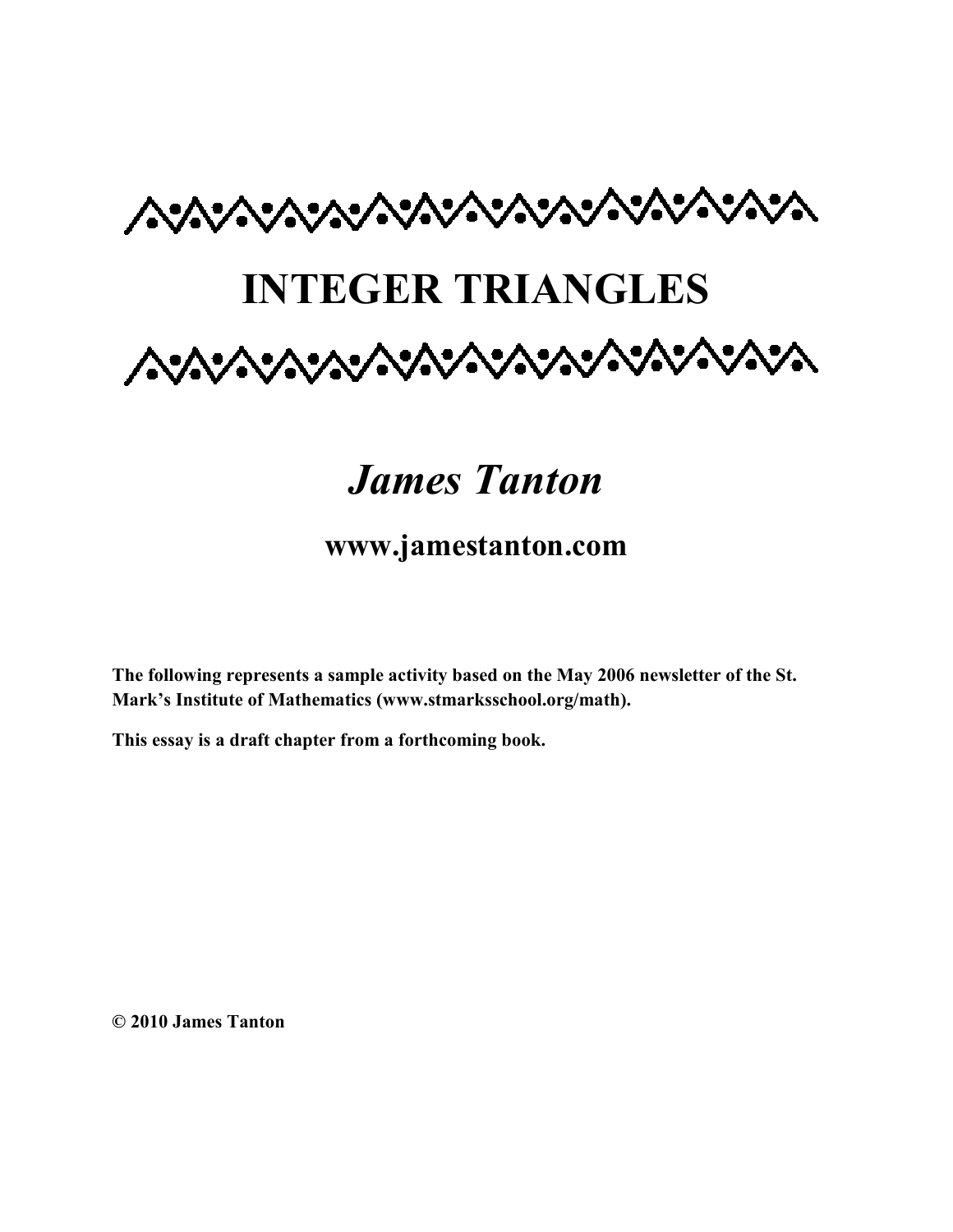## INTEGER TRIANGLES: Newsletter May 2006

The St. Mark's **istitute of Mathema** Newsletter

**MAY 2006** 

#### **THIS MONTH'S PUZZLER: MORE THAN JUST AN AREA!**

What curious property do each of the following figures share?



Find another right triangle (with integer sides) with this property. Is there another integer rectangle with this property?

**HERON'S FORMULA:** In 100 C.E. Heron of Alexandria (also known as Hero of Alexandria) published a remarkable formula for the area of a triangle solely in terms of its three side-lengths:



Thus the area *A* of the 15-20-7 triangle above is:

$$
A = \frac{1}{4}\sqrt{(42)(2)(28)(12)} = \frac{\sqrt{28224}}{4} = 42.
$$

Proving Heron's formula is not difficult conceptually. (The algebra required, on the other hand, is a different matter!) Here are two possible approaches:

**Proof 1**: Draw an altitude and label the lengths *x*, *b* − *x*, and *h* as shown:



We have:

$$
(b-x)^2 + h^2 = c^2
$$
  

$$
x^2 + h^2 = a^2
$$

Subtract these two equations and obtain a formula for *x* . Substitute back in to obtain a formula for *h*. Now use  $A = \frac{1}{2}$ 2  $A = \frac{1}{2}bh$  (and three pages of algebra) to obtain Heron's formula.

**Proof 2:** We have 
$$
A = \frac{1}{2}ab\sin\theta
$$
.



By the law of cosines:  $c^2 = a^2 + b^2 - 2ab\cos\theta$ Solve for  $\sin \theta$  and for  $\cos\theta$  and substitute into the identity:

$$
\cos^2\theta + \sin^2\theta = 1.
$$

Out (eventually!) pops Heron's formula.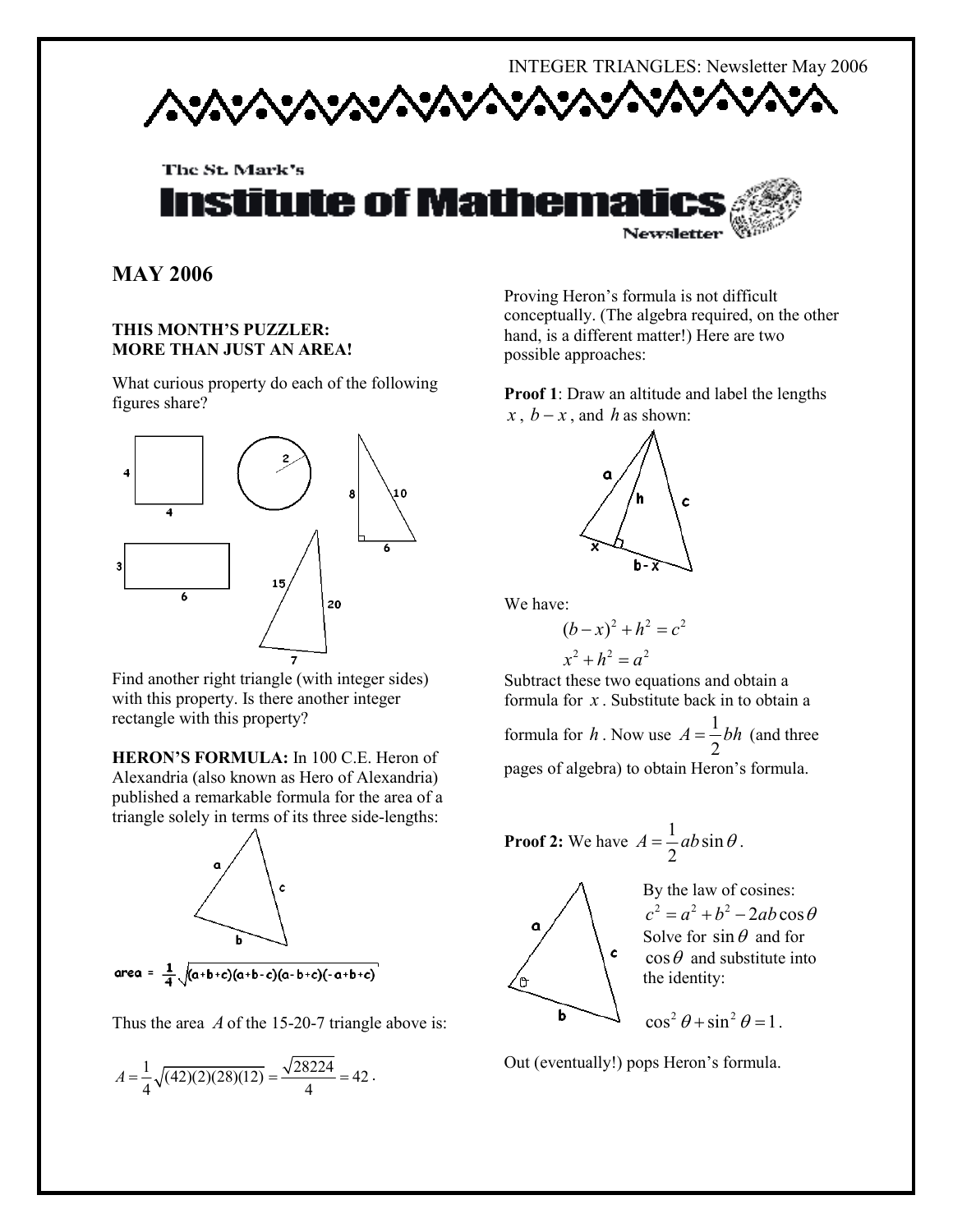#### **MATCHSTICK TRIANGLES**

Here's a great student challenge/activity:

*With 11 toothpicks it is possible to make four different triangles of perimeter 11(using a whole number of toothpicks per side):* 



*(Why isn't 6-3-2 a valid triangle?)* 

*Surprisingly the count goes down if one adds another toothpick to the mix: With 12 toothpicks one can only make three different triangles: 5-5- 2; 5-4-3; 4-4-4.* 

#### *What's going on?*

Construct a table showing the number of integer triangles one can make with 1, 2, …, 20 toothpicks. What do you notice about the even and odd entries? Do you see any patterns?

In 2005, high-school (and some younger) students of the St. Mark's Research Group played with this problem and discovered—and proved—the following remarkable formula:

*The number of triangles one can make with N toothpicks is:* 

$$
\left\langle \frac{N^2}{48} \right\rangle
$$
 if N is even and  $\left\langle \frac{(N+3)^2}{48} \right\rangle$  if N is odd.

(The angled brackets mean "round to the nearest integer.")

Thus one can make 
$$
\left\langle \frac{100^2}{48} \right\rangle = 208
$$
 different

triangles with 100 toothpicks!

© 2006 James Tanton St. Mark's Institute of Mathematics mathinstitute@stmarksschool.org.

#### **RESEARCH CORNER: GOING FOR INTEGERS ALL ROUND**

The 15-20-7 triangle on the previous page shows that it is possible for a triangle to have integer side-lengths and integer area.

There many examples of such triangles. For example, any right triangle with one leg an even integer has integral area:



But the 15-20-7 triangle has the added property that, not only are its side-lengths, perimeter, and area are all integers, the perimeter and the area have the same integer value! (namely, 42).

**Challenge 1**: Find another (non-right) integer triangle with perimeter equal to area.

Another idea … It is possible for two different integer triangles to have the same perimeter and the same area. The following two triangles are an example of such a pair.



Alas, the area of each triangle here is not an integer.

**Challenge 2:** Does there exist a pair of integer triangles with the same perimeter and the same integer area?

**Challenge 3:** Let T(*N*) be the number of integer triangles with perimeter *N* and integral area. Is there a formula for T(*N*) akin to the formula for toothpick triangles?

**Just for fun ...** Here's an integer tetrahedron with each face of integer area and volume also an integer!

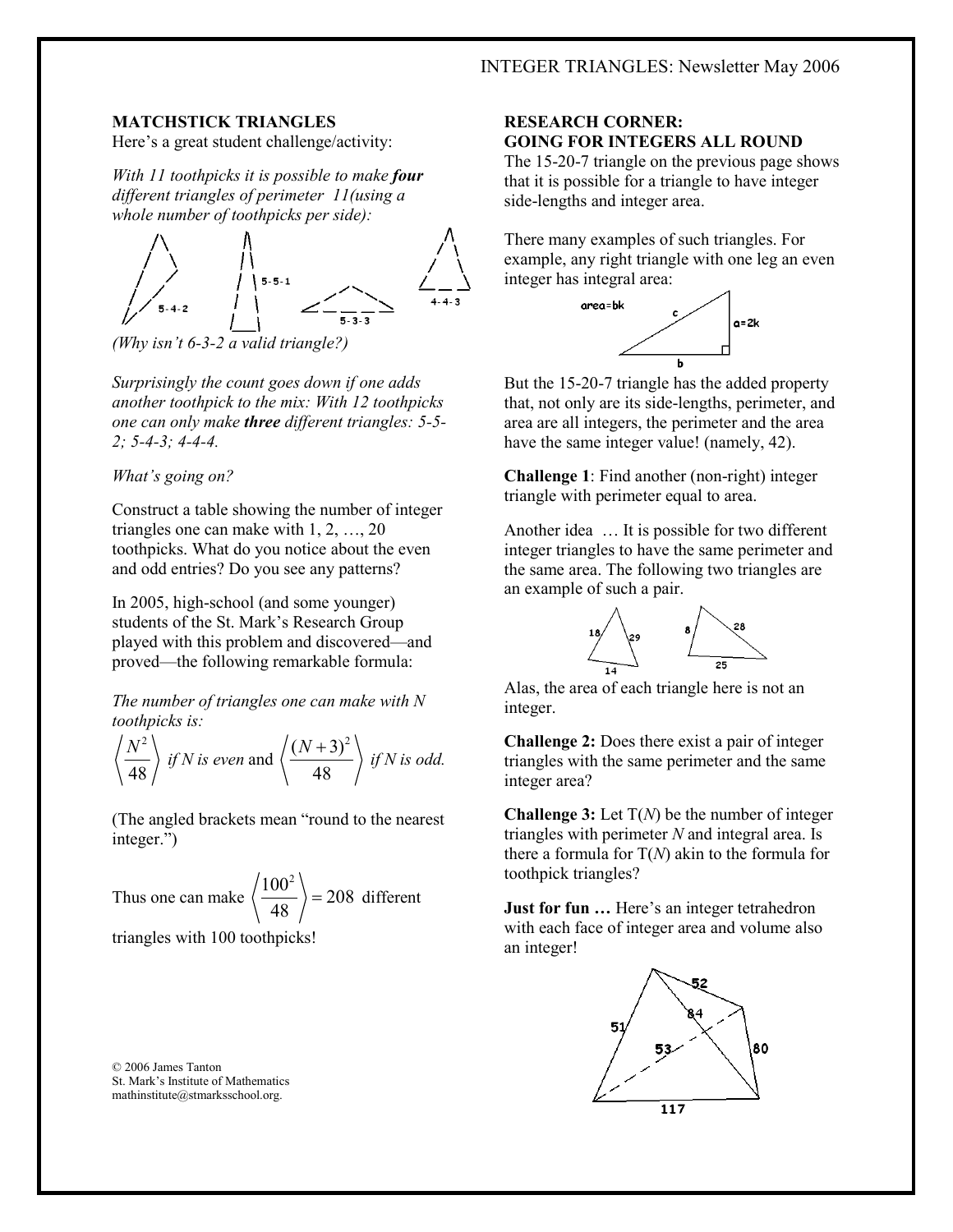#### **INTEGER TRIANGLES May 2006**

### **COMMENTARY, SOLUTIONS and THOUGHTS**

Each shape in the opening puzzler of the newsletter has the property that the numerical value of its perimeter equals the numerical value of its area. (Is one allowed to say "perimeter equals area"?)

There are only two integer rectangles with this property.

 Suppose a rectangle with sides of lengths *a* and *b* has area matching perimeter. Then  $ab = 2a + 2b$  yielding:

$$
b = \frac{2a}{a-2} = 2 + \frac{4}{a-2}
$$

For the right to be an integer we require  $a - 2$  to have value 1, 2, or 4. Thus only the  $3 \times 6$  rectangle and the  $4 \times 4$  square have the desired property.

COMMENT: As observed by high school teacher Michael Ericson, the condition  $ab = 2a + 2b$  can be rewritten:  $\frac{1}{a} + \frac{1}{b} = \frac{1}{2}$ *a b* 2  $+\frac{1}{1} = \frac{1}{2}$ . (Read on!)

There are only two integer right triangles with this same property:

Suppose a right triangle, with legs of integer lengths *a* and *b* , has area matching perimeter. Then  $\frac{1}{2}ab = a+b+\sqrt{a^2+b^2}$ 2  $ab = a + b + \sqrt{a^2 + b^2}$ . Squaring gives:

$$
a^{2} + b^{2} = \left(\frac{1}{2}ab - a - b\right)^{2} = \frac{1}{4}a^{2}b^{2} + a^{2} + b^{2} - a^{2}b - ab^{2} + 2ab
$$

yielding:

$$
a^2b + ab^2 = \frac{1}{4}a^2b^2 + 2ab
$$

Dividing through by *ab* and solving for *b* produces:

$$
b = \frac{4a - 8}{a - 4} = \frac{4a - 16 + 8}{a - 4} = 4 + \frac{8}{a - 4}
$$

For the right to be an integer, *a* must adopt one of the values 5, 6, 8, or 12. This shows that the 6-8-10 and 5-12-13 triangles are the only two integer right triangles with the desired property.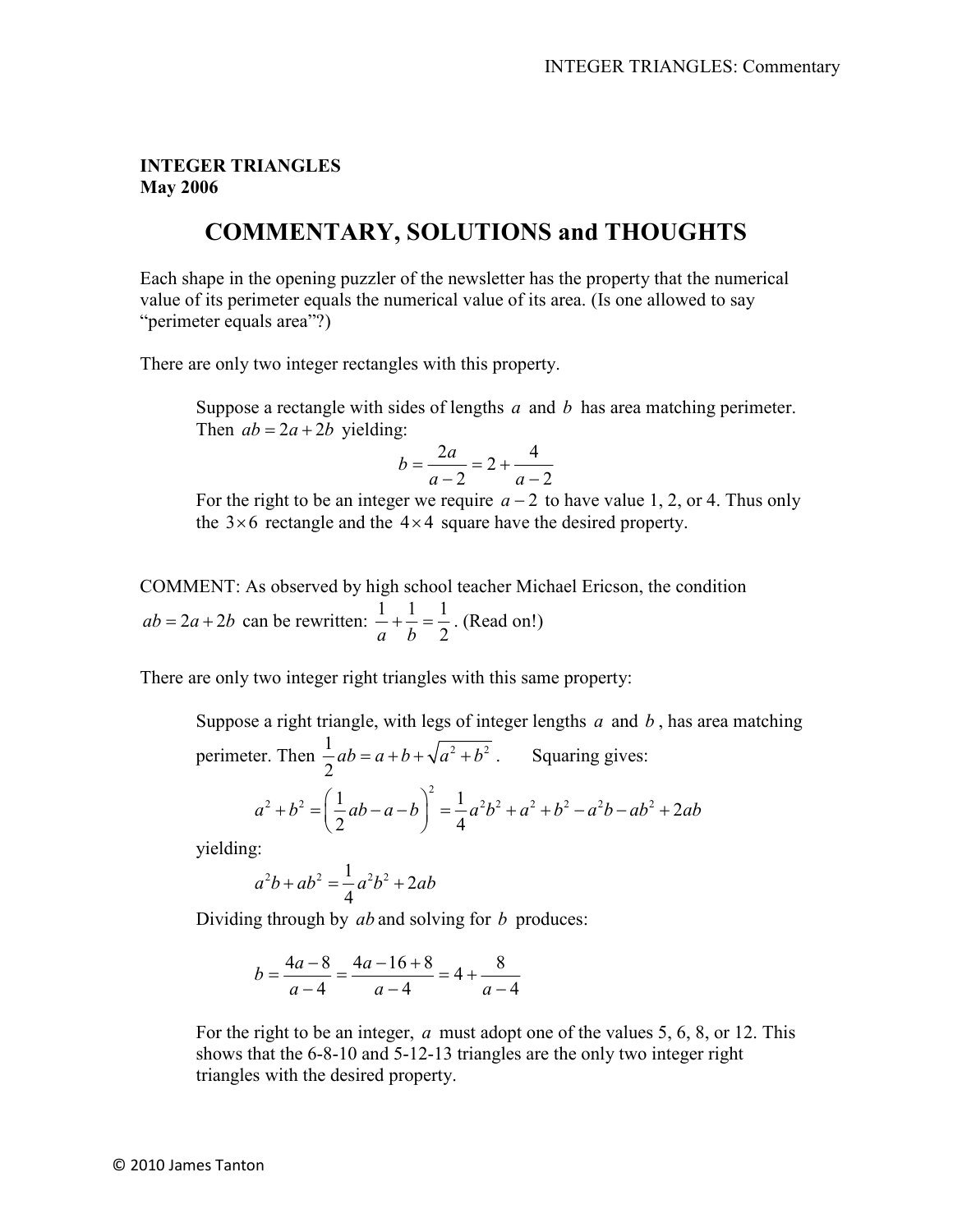If we let go of the requirement that the side lengths of the triangle must be integral, we can say, in general:

*The perimeter and area of a triangle have the same numerical value if, and only if, the inradius of the triangle is* 2 *.* 



Following the notation suggested by the diagram we see that the area *A* and perimeter *P* of a triangle satisfy:

$$
A = \frac{1}{2}ar + \frac{1}{2}br + \frac{1}{2}cr = \frac{1}{2}Pr
$$

(The same relation holds for any polygon with sides tangent to a common circle.)

COMMENT: The condition that the inradius *r* be two can be written:  $\frac{1}{2} = \frac{1}{2}$ *r* 2  $=\frac{1}{2}$ .

#### CURIOUS CHALLENGE:

a) Show that a parallelogram has area equal to perimeter if, and only if,  $1 \t\frac{1}{2}$  $1 \t1 \t1$  $h_1$   $h_2$  2  $+ + - =$ where  $h_1$  and  $h_2$  are the two heights of the figure.

b) Show that the area of a triangle equals its perimeter if, and only if, 1  $\frac{n_2}{3}$  $1 \t1 \t1 \t1$  $h_1$   $h_2$   $h_3$  2  $+\frac{1}{2}+\frac{1}{2}=$ where  $h_1$ ,  $h_2$  and  $h_3$  are the three altitudes of the triangle.

c) Show that an  $a \times b \times c$  rectangular prism has volume equal to its surface area if, and only if,  $\frac{1}{1} + \frac{1}{1} + \frac{1}{1} = \frac{1}{2}$ *a b c* 2  $+\frac{1}{7}+\frac{1}{7}=\frac{1}{2}$ .

d) Show that a right circular cylinder has volume equal to surface area if, and only if,  $1 \t1 \t1$ *r h* 2  $+\frac{1}{x} = \frac{1}{x}$  where *r* is the radius of its base and *h* is its height.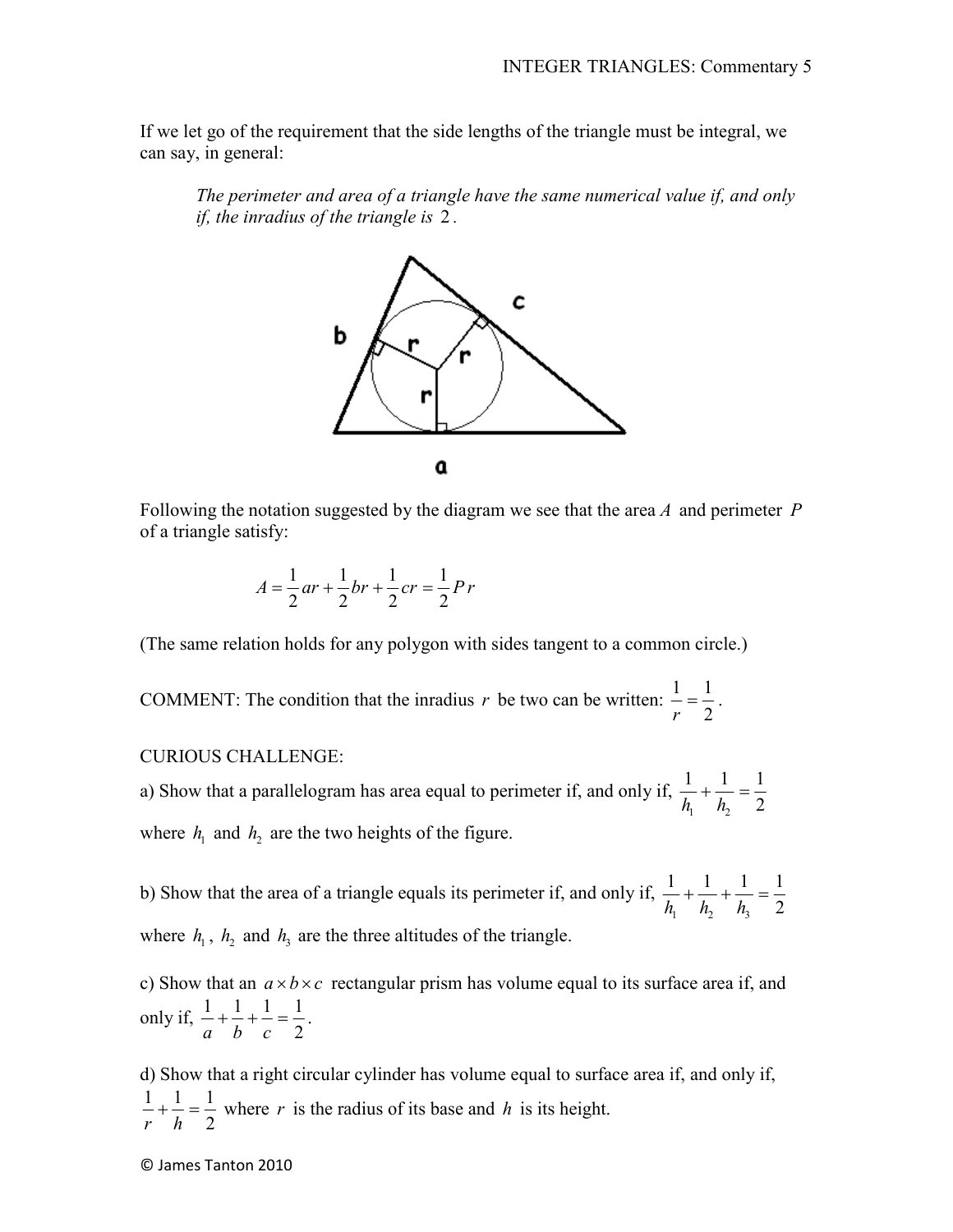e) Show that a regular circular cone has volume equal to surface area if, and only if,  $1 \t1 \t1$ *r b* 2  $+\frac{1}{x} = \frac{1}{x}$  where *r* is the radius of its base and *b* is the perpendicular distance of the center of its base to its lateral surface.

f) Is something interesting going on here? Can one associate with any geometric figure some "fundamental" set of (perpendicular?) measurements that dictate the properties of its area and perimeter or, in three dimensions, its volume and its surface area? Is it

problematic that for a sphere volume equals surface if, and only if,  $\frac{1}{2} = \frac{1}{2}$ *r* 3  $=\frac{1}{2}$ ? (Or would it

be more appropriate to write  $\frac{1}{1} + \frac{1}{1} + \frac{1}{1} = \frac{1}{2}$ *d d d* 2  $+\frac{1}{7}+\frac{1}{7}=\frac{1}{2}$  where *d* is the diameter of the sphere?)

See the comment at the end of this essay for a few thoughts on this.

#### **PAIRS OF INTEGER TRIANGLES OF EQUAL AREA AND EQUAL PERIMETER**

In the newsletter I presented a pair of integer triangles possessing the same perimeter and the same area:

*The* 14-18-29 and 8-25-28 triangles each have perimeter 61 and area  $\frac{5\sqrt{3111}}{1}$ 4 .

As is often the case with problems of this ilk, if one example exists, infinitely many do! Tyler Jarvis of Brigham Young University pointed me in the right direction to hunt for other solutions.

The challenge is to find integer solutions to the equations:

$$
a+b+c=d+e+f
$$
  

$$
s(s-a)(s-b)(s-c) = s(s-d)(s-e)(s-f)
$$

where 2  $s = \frac{a+b+c}{2}$  $=\frac{a+b+c}{2}$ . (Here *a*, *b*, *c* and *d*, *e*, *f* represent the side-lengths of the two triangles.) Eliminating the variable *f* and simplifying means we seek integer solutions to the single equation:

$$
(-a+b+c)(a-b+c)(a+b-c)
$$
  
=  $(a+b+c-2d)(a+b+c-2e)(2d+2e-a-b-c)$  (\*)

Actually, seeking rational solutions will suffice. (Any rational solution can be converted to an integer solution by multiplying through by a common denominator.)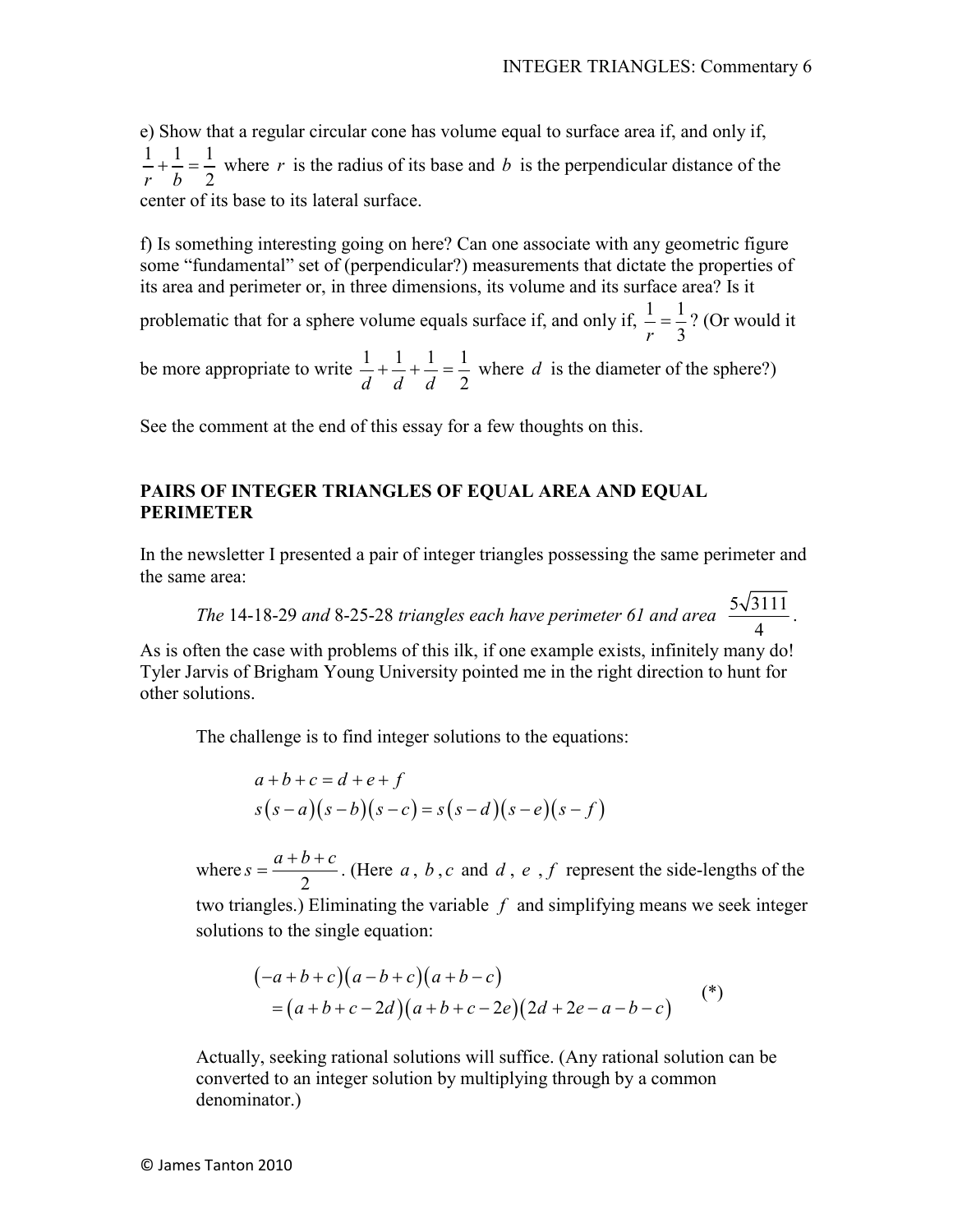Let *S* denote the set of all rational points  $(a, b, c, d, e)$  that satisfy the required equation (\*).

We certainly have within *S* a whole host of trivial solutions, namely, those that correspond to the two triangles being identical:  $d = a$  and  $e = b$  (and consequently  $f = c$ ). Let *A* be any one of these basic solutions:

$$
A = (a, b, c, a, b)
$$

We also have the one particular solution:

$$
P = (14, 18, 29, 8, 25)
$$

Our strategy is to look at the line that connects the points *A* and the point *P* and see if it again intersects the set *S*. For each real number  $\lambda$ , set

$$
X_{\lambda} = \lambda A + (1 - \lambda) P
$$
  
= (\lambda a + 14(1 - \lambda), \lambda b + 18(1 - \lambda), \lambda c + 29(1 - \lambda), \lambda a + 8(1 - \lambda), \lambda b + 25(1 - \lambda))

For this point to lie in *S* its components must satisfy the equation (\*). This yields a cubic formula in  $\lambda$ . We know that  $\lambda = 0$  and  $\lambda = 1$  are solutions to this cubic, and so we can factor from it  $\lambda$  and  $\lambda - 1$  to yield a linear equation in  $\lambda$  with rational coefficients. This yields a third rational solution to (\*). One still needs to check that this solution corresponds to a meaningful geometric solution (namely, the sides of the triangle are all positive and the triangular inequalities hold so that the triangle actually exists!) but this approach does get us beyond the most difficult part of the search: finding examples of numbers that satisfy (\*).

With a short computer program one can indeed generate many examples of integer triangle pairs with equal areas and equal perimeters. Here are a few:

 $10 - 34 - 39$  and  $19 - 24 - 40$  $18 - 27 - 30$  and  $20 - 24 - 31$  $35 - 57 - 62$  and  $42 - 47 - 65$  $40 - 61 - 66$  and  $46 - 52 - 69$  $45 - 94 - 94$  and  $49 - 84 - 100$ 

#### **COUNTING INTEGER TRIANGLES**

Students of the St. Mark's Institute Research class played with this challenge in 2005 ([TANTON]), as had the 2002 students of the Boston Math Circle ( [FOCUS]).

Counting the number of distinct triangles one can form with  $n = 1, 2, 3, \dots$  toothpicks yields the sequence of numbers: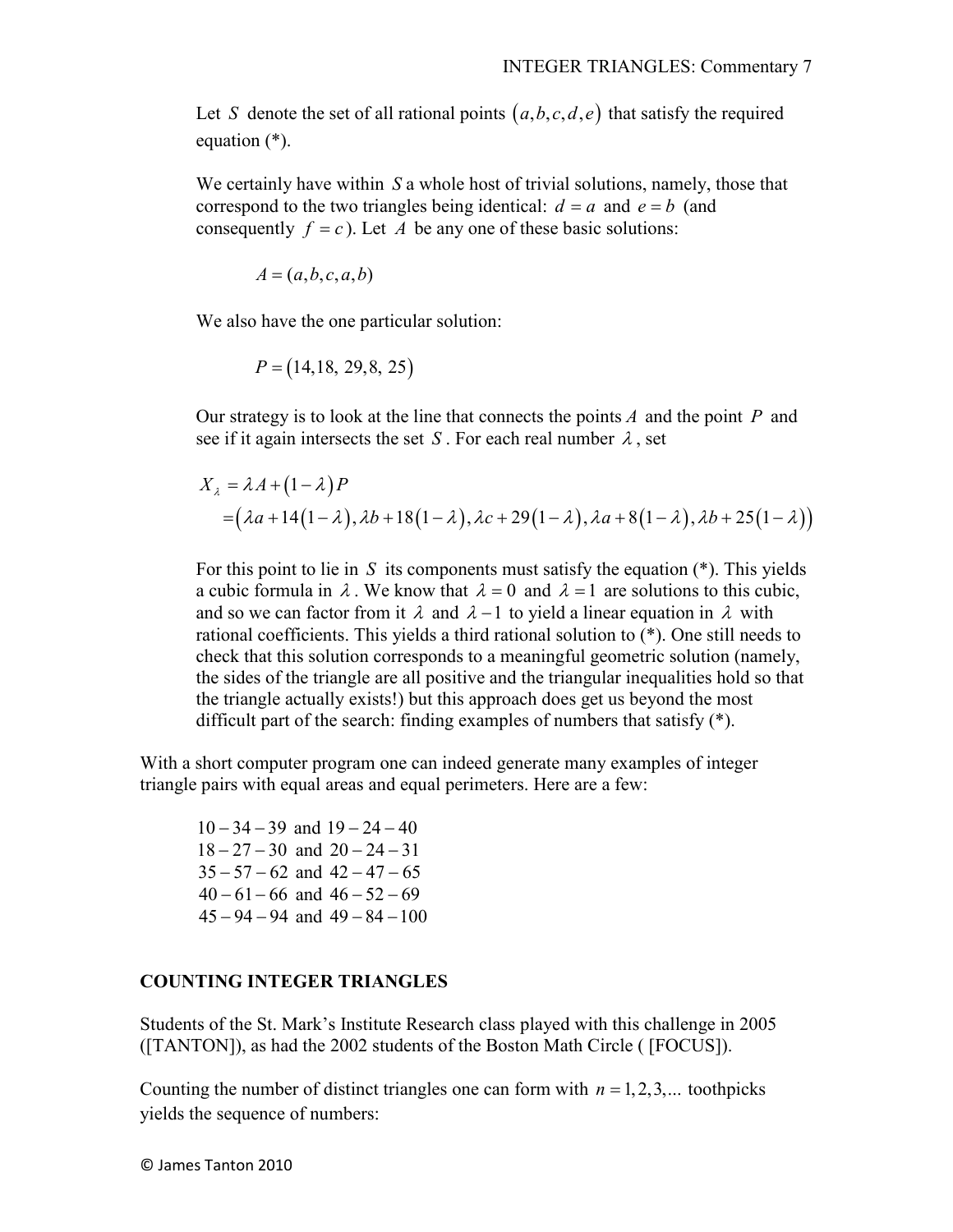0, 0, 1, 0, 1, 1, 2, 1, 3, 2, 4, 3, 5, 4, 7, 5, 8, 7, 10, 8, …

Let's denote the *n* term of this sequence  $T(n)$ . One notices after a moment that this list is composed of two intertwined copies of the same sequence of numbers 0, 1, 1, 2, 3, 4, 5, 7, 8, 10, … , with one copy shifted three places. That is, it seems:

 $T(2n) = T(2n-3)$  for  $n > 1$ 

If this is indeed true, we need then only consider triangles with even integer perimeter in our pursuit of a formula for these counts.

Let's take a moment to collate some facts about integer triangles.

1. Three positive integers *a* , *b* and *c* (written in non-decreasing order) are the sidelengths of a triangle if, and only if,  $a + b > c$ .

This is the triangle inequality.

2. No integer triangle (or any triangle for that matter) possesses a side of length greater than or equal to half the perimeter of the triangle.

The remaining two sides would sum to a value less than half the perimeter and this violates the first point.

3. No integer triangle with even perimeter has a side of length 1.

This follows from point 2.

4. If *a* , *b* and *c* (written in non-decreasing order) are the sides of an integer triangle of even perimeter, then  $a + b > c + 1$ .

We certainly have  $a + b > c$ . If  $a + b = c + 1$ , then its perimeter  $a + b + c$  would be odd.

5. If *a* , *b* and *c* are the sides of an integer triangle of even perimeter 2*n* , then  $a-1$ ,  $b-1$  and  $c-1$  are the sides of a valid triangle of (odd) perimeter  $2n-3$ . And conversely, adding one to the value of each side of a triangle of perimeter  $2n - 3$  produces a valid triangle of perimeter  $2n$ .

One checks that the necessary inequalities hold.

Point 5 shows that we have a perfect matching between the triangles of perimeter 2*n* and the triangles of perimeter  $2n - 3$  and so, indeed,  $T(2n) = T(2n - 3)$  for all  $n > 1$ .

In pursuit of a formula for  $T(n)$ , the 2005 students of the St. Mark's Institute class made the following key discovery: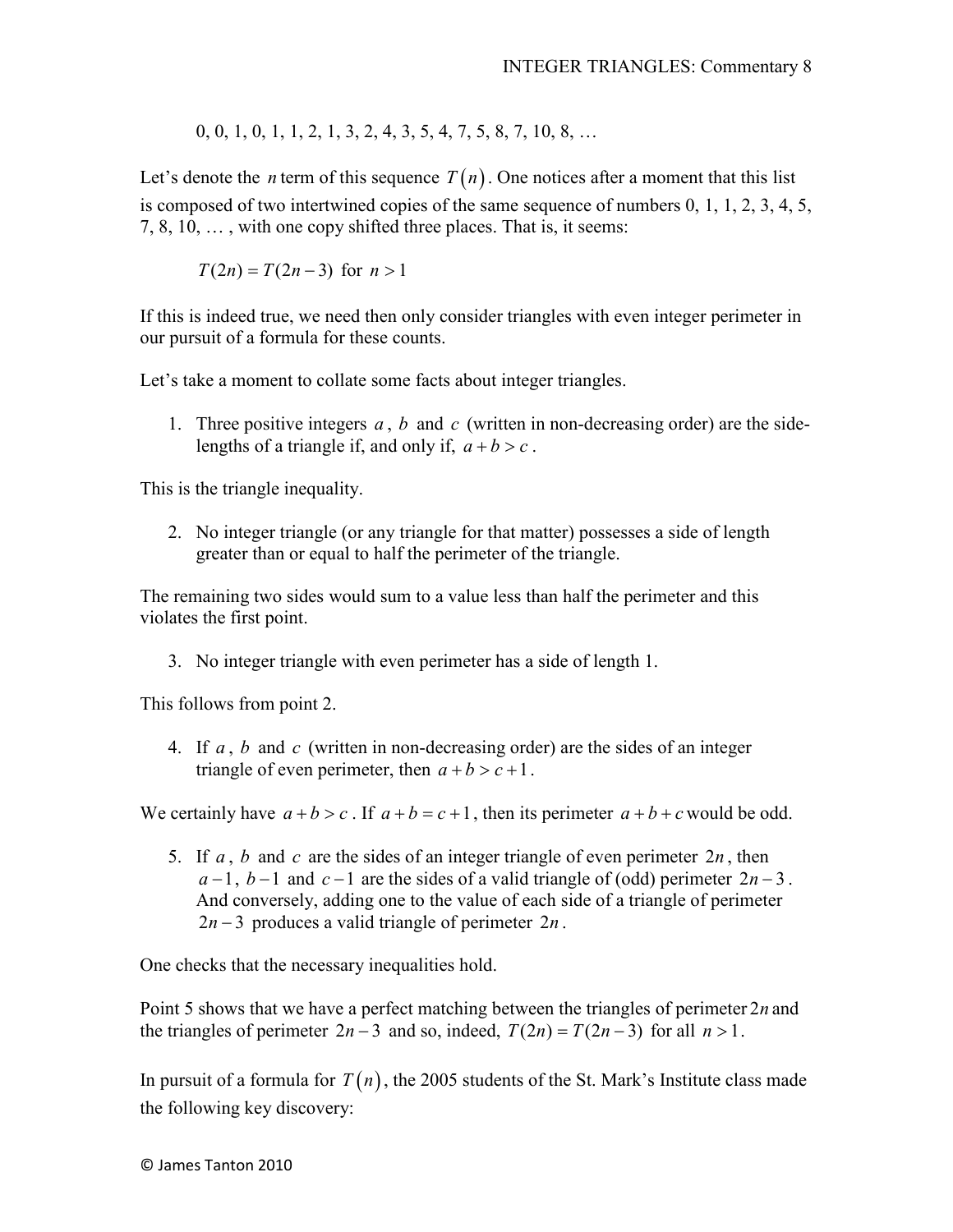**Lemma:** For N even with  $N > 12$  we have  $T(N) - T(N - 12) = \frac{1}{2} - 3$ . 2  $T(N) - T(N-12) = \frac{N}{2} - 3$ .

**Proof:** Write  $N = 2n$ .

Let  $a \le b \le c$  represent the sides of an integer triangle of perimeter  $N-12$ . By point 2, *c* is at most  $n-7$ . Then  $a+4$ ,  $b+4$  and  $c+4$  represent the side lengths of a valid triangle of perimeter *N* with longest side at most  $n-3$ . The correspondence

$$
(a,b,c) \leftrightarrow (a+4,b+4,c+4)
$$

provides a perfect matching between these two types of triangles, but it omits the triangles of perimeter *N* with longest side  $n-2$  or  $n-1$ . How many of these triangles is this correspondence overlooking?



The triangle inequality shows that, for a triangle of perimeter 2*n* and longest side *n* −1, the shortest length *a* of the triangle satisfies  $2 \le a \le \frac{n+1}{2}$ 2  $a \leq \frac{n}{2}$  $\le a \le \frac{n+1}{2}$ , and for a triangle of perimeter 2*n* and longest side *n* − 2 the shortest side *a* satisfies  $4 \le a \le \frac{n+2}{2}$ 2  $a \leq \frac{n}{2}$  $\leq a \leq \frac{n+2}{2}$ . There are thus a total of  $\left| \frac{n+1}{2} \right| - 1 + \left| \frac{n+2}{2} \right| - 3 = n-3$ 2 | 2  $\left\lfloor \frac{n+1}{2} \right\rfloor - 1 + \left\lfloor \frac{n+2}{2} \right\rfloor - 3 = n-3$  of these triangles. Consequently  $T(N)$  is larger than  $T(N-12)$  by a count of  $n-3$ . This establishes the lemma. □

Define  $T(0)$  to be zero. If we write  $N = 12k + r$  with  $r = 0, 2, 4, 6, 8$  or 10, then: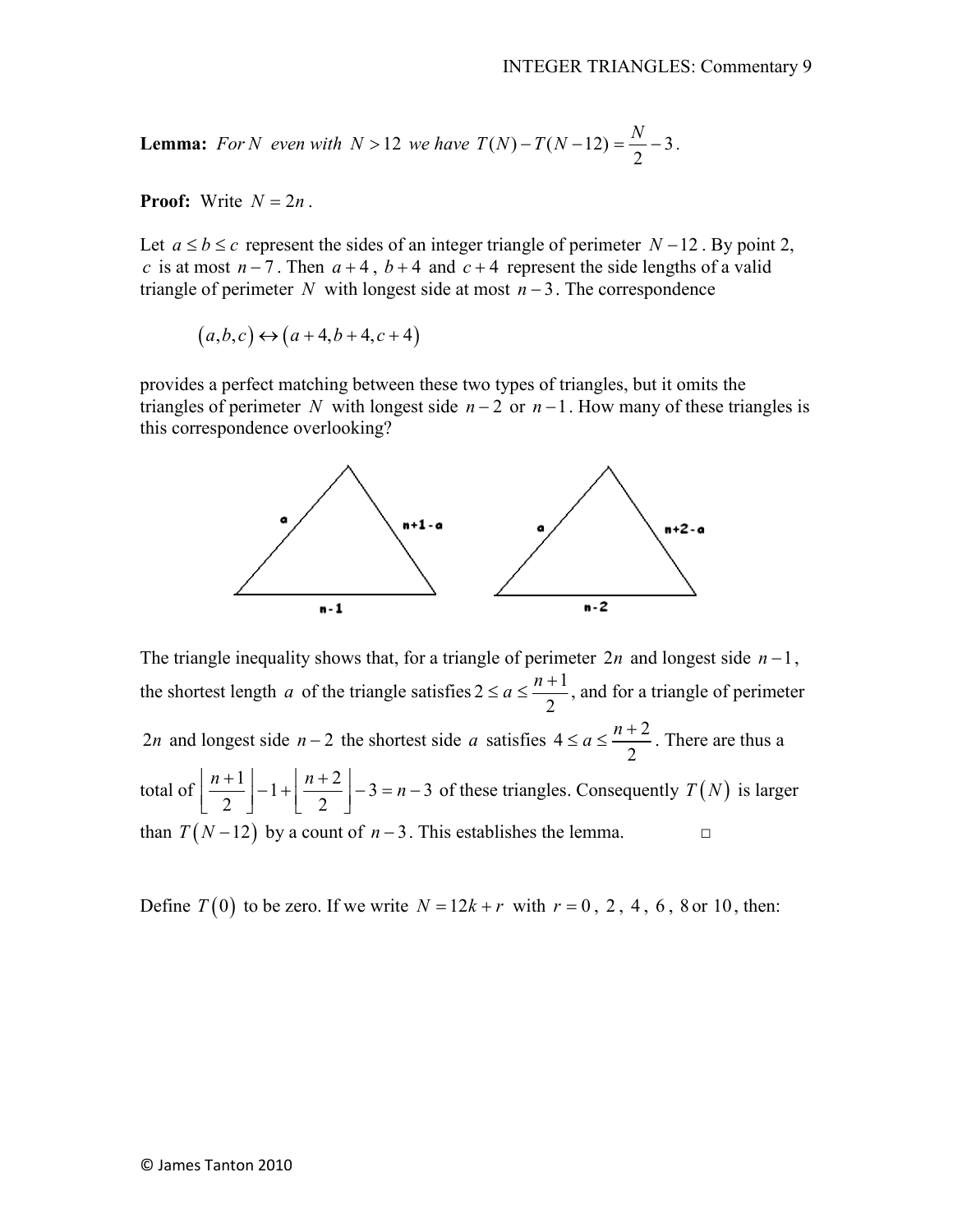$$
T(N) = T(N) - T(N - 12)
$$
  
+  $T(N - 12) - T(N - 2 \cdot 12)$   
+ ...  
+  $T(12 + r) - T(r)$   
+  $T(r)$   
=  $\frac{12k + r}{2} - 3 + \frac{12(k - 1) + r}{2} - 3 + \dots + \frac{12 \cdot 1 + r}{2} - 3 + T(r)$   
=  $6(k + (k - 1) + \dots + 1) + k \cdot \frac{r}{2} - 3k + T(r)$   
=  $3k^2 + \frac{1}{2}kr + T(r)$   
=  $\frac{(12k + r)^2}{48} - \frac{r^2}{48} + T(r)$ 

One checks that  $T(r) - \frac{r^2}{45}$ 48  $T(r) - \frac{r^2}{40}$  is a fraction strictly between  $-\frac{1}{2}$ 2  $-\frac{1}{2}$  and  $\frac{1}{2}$ 2 for each of the six values of *r* . That is, for each even value *N* :  $\setminus$ 

$$
T(N) = \frac{N^2}{48} \pm \varepsilon
$$

for some small fraction  $\varepsilon$  less than one half. Thus 2  $(N)$  : 48  $T(N) = \left\langle \frac{N^2}{N^2} \right\rangle$  as claimed in the newsletter. For *N* odd we have  $(N) = T(N+3) = \sqrt{\frac{(N+3)^2}{10}}$ 48  $T(N) = T(N+3) = \left\langle \frac{(N+3)^2}{N} \right\rangle$ .

CHALLENGE: Let  $S(n)$  be the count of *scalene* integer triangles of perimeter *n*. What do you notice about the sequence of numbers produced?